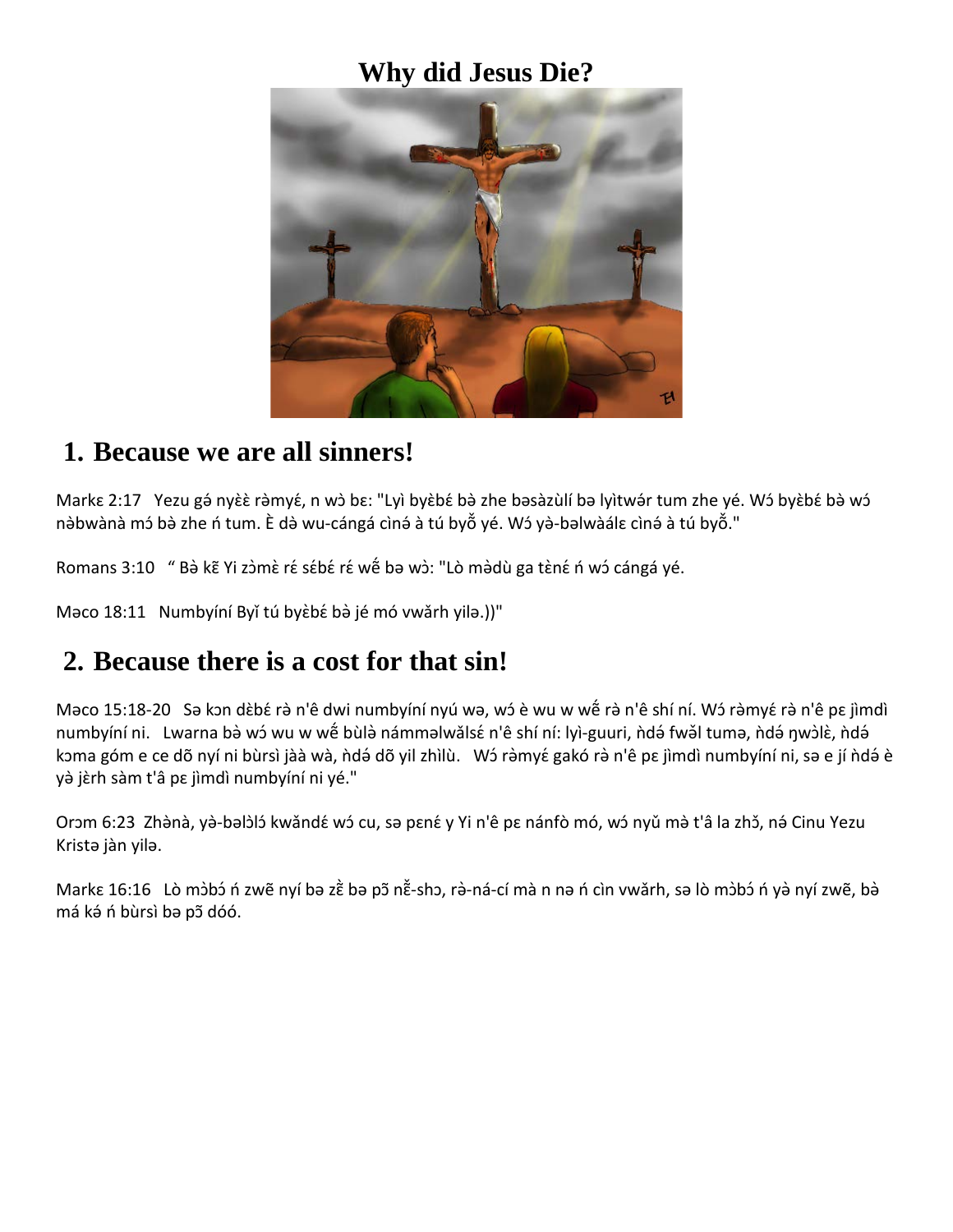

**There is a cost for sin!**

## **3. Because Jesus died and paid for our sins on the cross!**

Məco 1:21 Ń mà n lù byǐ. Ǹ m'ǎ ce ń yil bə̀ Yezu, bə̀ wɔ́ ńmyɛ̌ ń mà n vwǎrh ń dwí lyì bí bə̀ yə̀-bəlwàálɛ́ wɐ̃́."

Romans 5:8 "Sə ndə nə gə y'a gwe w ya-bəlwaale cinə yi ni, Kristə cù nə yilə. W i eta Yi to ne rə byili nəba ra sónó wə́ .

Zhã 3:16 Yi swéné lũ w dἕdἕ kɔn mé yí rə twi̇̃ rə̀ byì-dùwə̀ y ò wḗ, mùnì ga lò mɔ̀bɔ́ gakó ǹ zù mù sə ǹ bə̀ká jé yé, sá na nyǔ mà t'â la zhǒ.

Məco 18:11 Numbyíní Byǐ tú byèbé bà jé mó vwǎrh yilə.))"

#### **4. Salvation is a free gift, not by good works. You must take God's word for it, and trust Jesus alone!**

Efɛɛzɛ 2:8-9 Wɔ́ Yi gə́ só ába dɛ̃dɛ̃́ mɔ́ è ce rə vwǎrh ába, á gə́ zhí Kristə ne mó yilə. Rə̀myɛ́ wɔ́ Yi pɛnɛ́. È də̀ ámyě sõ rə̀myé shí ní yé. È də̀ á tùm-ècènà nə̀ ce á nə vwǎrh yé. Èta, lò lò wàr ń mà n zhễ ń cìn dễ yé.

Titi 3:5 n zằ n vwǎrh nə́ba. È də̀ nə́ tumə né wɔ́ cángá yil yé. Wɔ́ ń gə́ zhe nɔ̀nɔ̀-dǔr ǹdə́ nə́ba mɔ́ yilə. Ń tó Eshirhə náàcèné dɛnnɛ n shàrh nə́ yə̀-bəlwàálɛ́, nə́ zɛ̃̀ nə́ nə lul nándùl ǹdə́ nyǔ nándùl.

Tùntúmə́ 4:12 Wɔ́ ńmyɛ̌ dúdú ń wɔ̌ ń mà n vwǎrh nə́ba. Lũ w púlə́púlə́ wɐ̃́, Yi yə̀ lò dõ lyì bí ni pɛ ń wɔ̌ ń mà n vwǎrh nába yé."

### **5. We must put our faith and trust in Christ alone!**

Markɛ 9:23 Yezu zɛ̃̀n wɔ̀ mɔ̀: "Bə̀kɔ́n yil ǹ nə́ ǹ wə̀l b'à gə wɔ̌? Lwar bə̀ lò mɔ̀bɔ́ ń zhí Yi ni, kɔn gakó wɔ̌ rə̀ wèrhé rà-ná-cí yila."